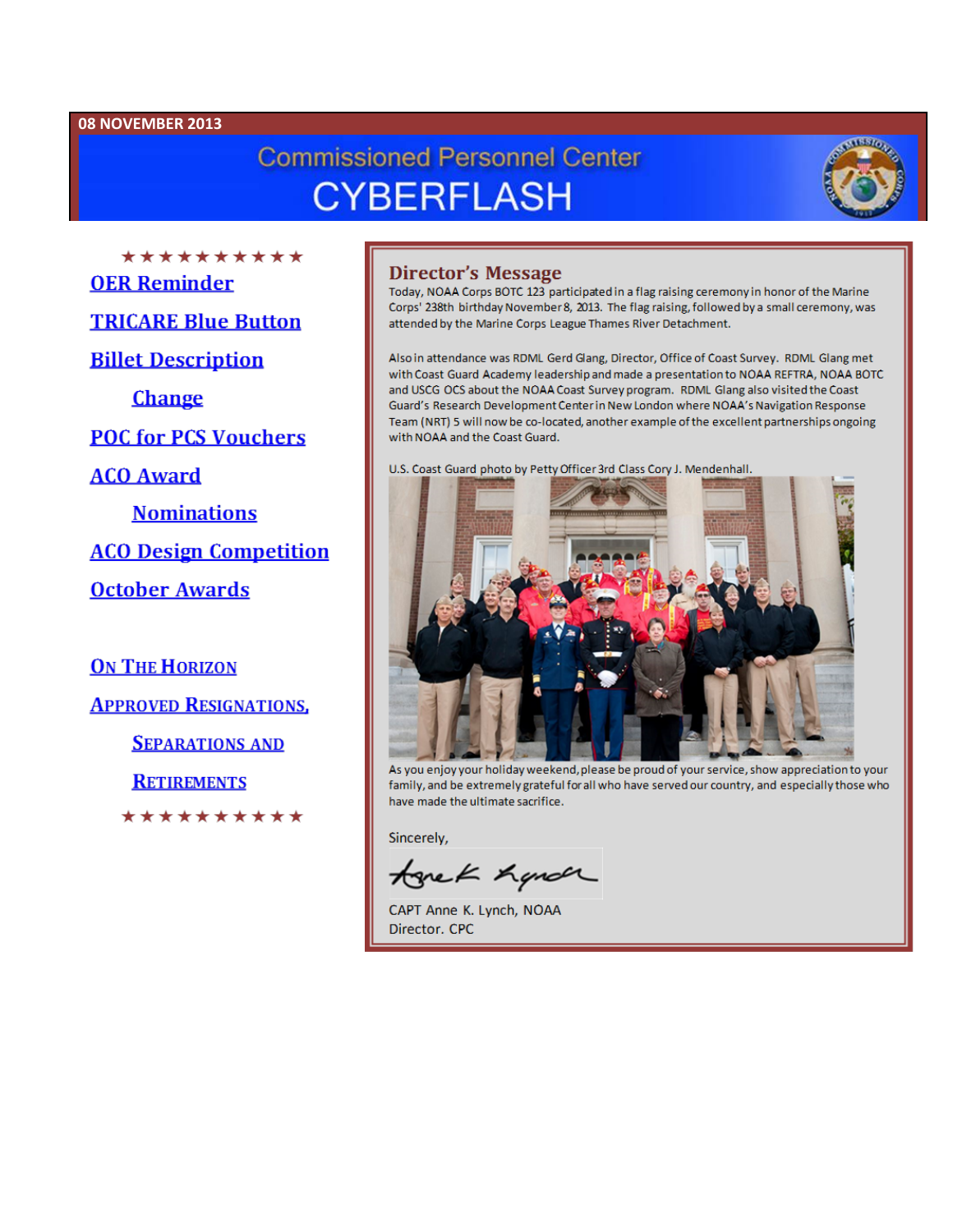## **OER Reminder**

With the OER season in full swing and rating periods coming to a close (O6/O5 - 31 October, O4/O3 - 30 November, O2/O1 - 31 January), officers are encouraged to refer to the [OER Directive](http://www.corpscpc.noaa.gov/procedures/persmanual/ncch10_pm.pdf) found online. As a reminder the deadline for OERs to be submitted to CPC is 45 days from the close of the rating period. Please contact Chief, OCMD CDR [Kurt.Zegowitz@noaa.gov](mailto:Kurt.Zegowitz@noaa.gov) with any questions along the way as you draft your OERs. Also, check out the [Top Ten Tips](http://www.corpscpc.noaa.gov/careermgmt/pdf/10_reasons_oers_invalid.pdf) for OER clearance guidance.

## **Department of Defense's TRICARE Online Blue Button**

Personal health data (PHD) for treatment received at a Department of Defense (DoD) or Veterans Administration (VA) facility may be obtained by using the online DoD Blue Button. At this time, the Blue Button allows you to access and print personal (DoD) health data such as: laboratory results, medication profile, allergy profile and problem lists by logging into TRICARE Online (TOL) with your Common Access Card (CAC). In order to access your PHD please, visit [www.tricareonline.com](http://www.tricareonline.com/) and click on the "Blue Button".

## **Billet Description Change Notification**

An updated billet description has been placed online for billet 1026, Flight Meteorologist. This billet has been changed to an O2, three (3) year, Mobile Duty billet assigned to Aircraft Operations Center (AOC) in Tampa, FL. AOC is currently looking to fill this position between January 2014 - May 2014. After reviewing the billet description any interested officer should contact LCDR Catherine Martin at [Catherine.A.Martin@noaa.gov](mailto:Catherine.A.Martin@noaa.gov) and assignment preferences should be updated.

## **Point of Contact (POC) for PCS Travel Vouchers**

Officers should not contact Alana Stillwell at NOAA Finance in regards to their PCS travel vouchers. The POC for all inquires is Jerrard Baker at Jerrard. Baker@noaa.gov for assistance with PCS travel vouchers.

## **ACO Annual Awards Nominations Due 09 December 2013**

The NOAA Association of Commissioned Officers (ACO) administers the annual Junior Officer of the Year, Science, and Engineering awards. The ACO recognizes the wide range of accomplishments and contributions of NOAA's uniformed personnel, and encourages all commands consider nominating officers for these honors. Nominations for the 2013 awards are due by December 9, 2013.

> **\*Junior Officer of the Year\* \*Science Award\* \*Engineering Award\***

#### **Nomination Procedure**--

A nomination for a NOAA ACO award shall consist of at least two pages. The first page shall be a cover memo addressed to the National ACO, stating the name, grade, billet title, and job description of the nominated officer. The following page(s) shall be the personal comments of the nominator, which reflect the basis for the nomination. Nominations should include a detailed description of the officer's duties and accomplishments, and the positive impact of those achievements on the Agency and the Service.

Candidates for Junior Officer of the Year must be nominated by a supervisor in their chain of command, while the Science and Engineering award nominations may be made by the supervisor or any commissioned officer. Please submit nominations via e-mail to LT [Rebecca.Waddington@noaa.gov](mailto:Rebecca.Waddington@noaa.gov) , by COB **09 December 2013.** The nomination email must contain supporting files attached as .PDF or Microsoft Word format. The subject line of the nomination email should be either "Junior Officer of the Year Nomination," "Science Award," or "Engineering Award" as appropriate. This will assist the selection committee with accurate tracking and sorting of the nominations.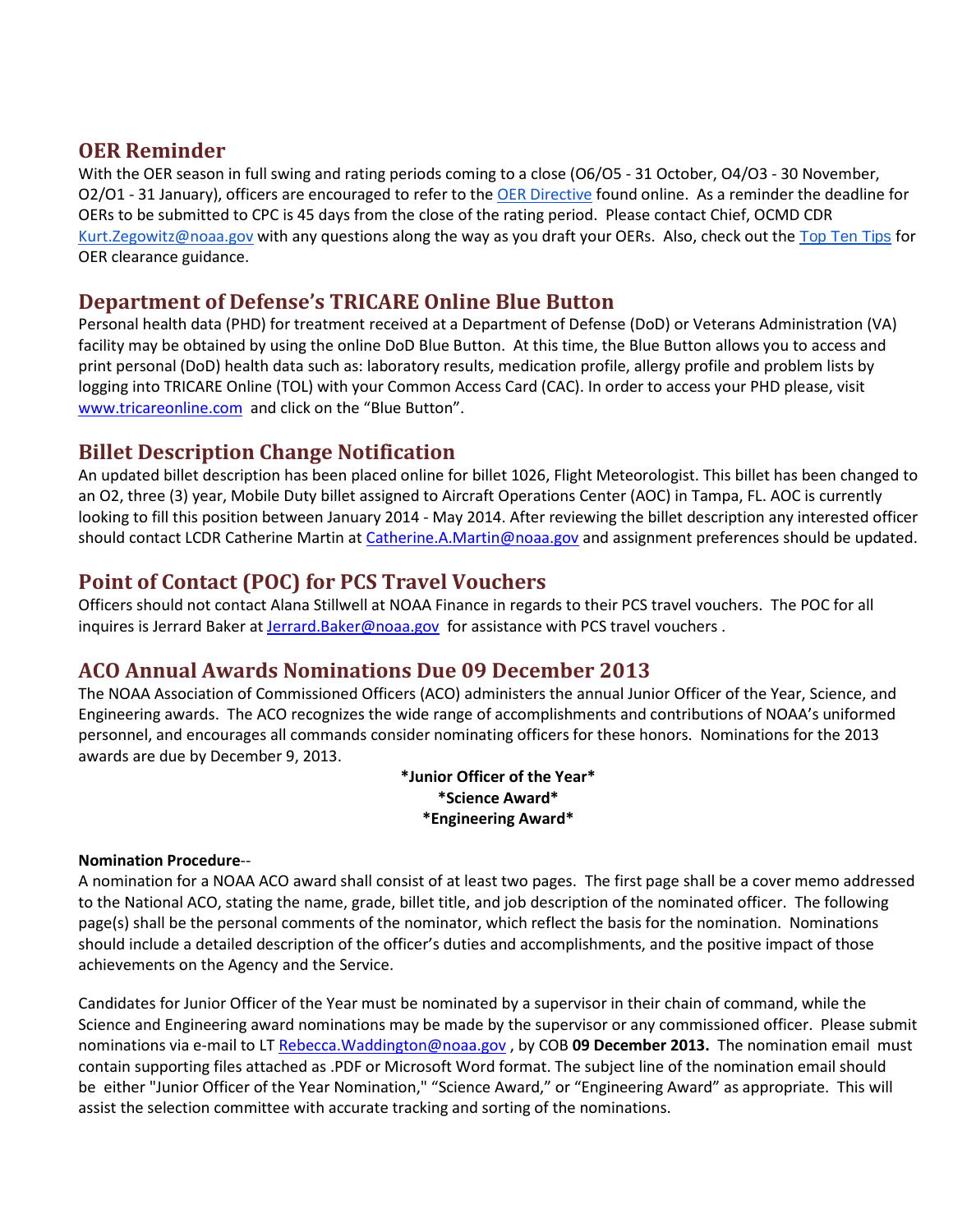Junior officers with civilian supervisors are encouraged to forward this information. For more information on the awards please refer to the NOAA Corps Directives (Chapter 12 Part 7) on Awards.

#### **ACO Design Competition**

The DC ACO has announced a shirt design competition open to the members of the ACO, and NOAA Corps, past and present. The deadline for submissions has been extended to the close of business, Friday November 15<sup>th</sup>. See the DC ACO website [http://www.noaaaco.org/,](http://www.noaaaco.org/) or Facebook page for more information <https://www.facebook.com/noaa.aco?fref=ts>

### **Awards Received In Month of October**

#### **NOAA Corps Commendation Medal:**

| CDR Kristie J. Twining               | For sustained superior performance, dynamic, resourceful leadership, immeasurable<br>contributions and selfless devotion to the Aircraft Operations Center (AOC) team for<br>more than eleven years - an invaluable Aircraft Commander and Instructor Pilot,<br>accomplished Program Manager, and essential connection to the community AOC<br>serves. |
|--------------------------------------|--------------------------------------------------------------------------------------------------------------------------------------------------------------------------------------------------------------------------------------------------------------------------------------------------------------------------------------------------------|
| LCDR John A. Crofts                  | For exceptionally meritorious service while assigned as Executive to the Environmental<br>Research Division.                                                                                                                                                                                                                                           |
| <b>NOAA Corps Achievement Medal:</b> |                                                                                                                                                                                                                                                                                                                                                        |
| LT Chad M. Meckley                   | For your work during your tenure at Gray's Reef National Marine Sanctuary. You<br>represented yourself, the site, and the NOAA Corps in a professional manner and are<br>truly a fine example of the best and highest standards the NOAA Corps has to offer.                                                                                           |
| LT(jg) Richard P. Park               | For superior sustained performance of duties while serving aboard the NOAA Ship<br><b>Nancy Foster</b>                                                                                                                                                                                                                                                 |
| <b>NOAA Corps Director's Ribbon:</b> |                                                                                                                                                                                                                                                                                                                                                        |
| LT Lecia M. Salerno                  | For your excellent service to the National Environmental Satellite, Data, and<br>Information Service (NESDIS) above and beyond your normal position responsibilities.                                                                                                                                                                                  |
| LT Kyle A. Byers                     | For sustained and superior performance in the execution of Acting Executive Officer<br>duties aboard the NOAA Ship Pisces.                                                                                                                                                                                                                             |
| LT(jg) Jon D. Andvick                | For dedicated efforts as NOAA's representative during the 2013 Joint NOAA and United                                                                                                                                                                                                                                                                   |

States Coast Guard Artic Hydrographic Project aboard the USCGC SPAR ENS Richard C. DeTriquet For exemplary performance in the design, development, maintenance of safe, effective

and efficient Fall Protection procedures aboard NOAA Ship *Nancy Foster*

#### **On The Horizon**

| 05 December 2013 | <b>Officer Assignment Board</b>       |
|------------------|---------------------------------------|
| 07 December 2013 | DC Area NOFA/ACO Holiday Party        |
| 19 December 2013 | <b>BOTC Graduation</b>                |
| January 2014     | Command Advisory Working Group: CO/XO |